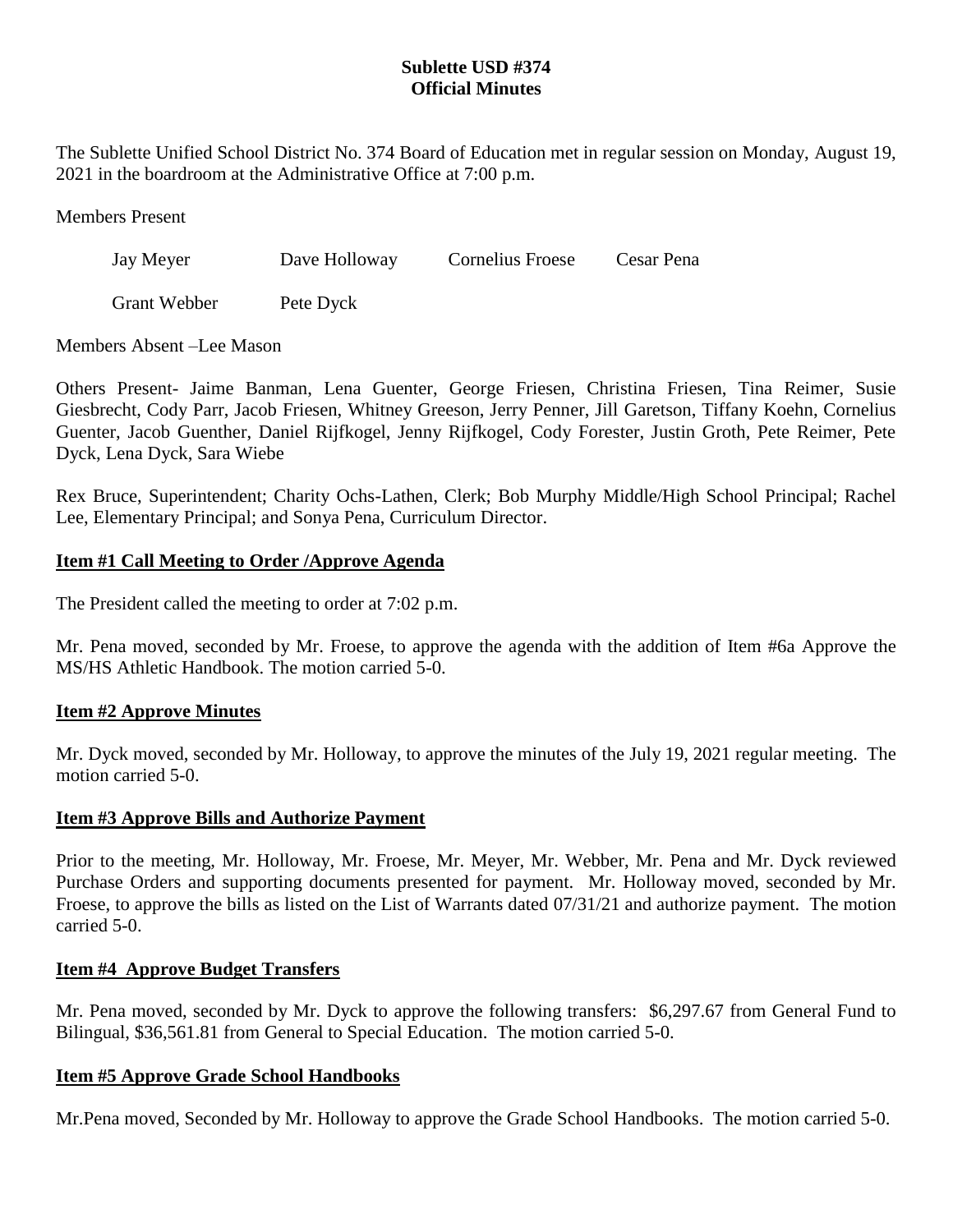Board Minutes Page 2 August 19, 2021

### **Item #6 Approve MS/HS Student and Faculty Handbooks**

Mr. Dyck moved, Seconded by Mr. Pena to approve the MS/HS Handbooks. The motion carried 5-0.

### **Item#6a Approve MS/HS Athletic Handbook**

Mr. Holloway moved, seconded by Mr. Froese to approve the MS/HS Athletic Handbook. The motion carried 5-0.

### **Item #7 Approve new Adult Lunch Price**

Mr. Pena moved, Seconded by Mr. Dyck to approve the increase in the Adult Lunch Price to \$4.60 per meal. The motion carried 5-0.

Mr. Webber entered the meeting at 7:30pm.

#### **Public Forum**

Community members were present to discuss the mask policy plan for the staff and students of USD 374. Many stated they did not wish to see the students be required to wear masks in school. Mr. Bruce informed everyone that masks would be required during any transportation of students. This is due to a federal mandate, not district. Mr. Murphy shared that he had learned that Seward County Community College (SCCC) was requiring masks on campus. Therefore, he stated that any VoTech students taking their classes would be required to abide by the rules of SCCC. Mr. Bruce wanted to remind everyone the goal of USD 374 is to keep the kids in school and to do whatever we can to make that possible. He also stated we should have on site testing available for Strep, Covid and Flu for those students who exhibit symptoms. Tests will require parental consent.

### **Reports**

#### Curriculum

Mrs. Pena stated the new teachers had the new curriculum map set up for the year and many were working on weekly lesson plans in preparation for the new year.

Principals

Mrs. Lee reported that she was excited to have the first ever district enrollment in conjunction with the MS/HS. Offered during enrollment this year will be the opportunity for students to go shopping for school clothes in the Grade School gym. She stated that the community had been extremely generous in their donations of gently used clothing, ranging in sizes infant to adult 3x. She said this would mean a lot to our families in need to be able to have nice clothing options available. Clothing is available at no cost but any free will donation received will go to our local school back pack food program.

Mr. Murphy reported the pictures had been taken for Senior Banners. These will line the hallways and will be up to showcase our seniors. Mr. Murphy also reinforced that after much hard work, district enrollment is ready to go. August 28 is the Back to School Bash. This is for all grades K-12 and will be on the lawn of the High School. There will be food, games, open swim from 1pm-3pm and movie night. Mr. Murphy also talked about